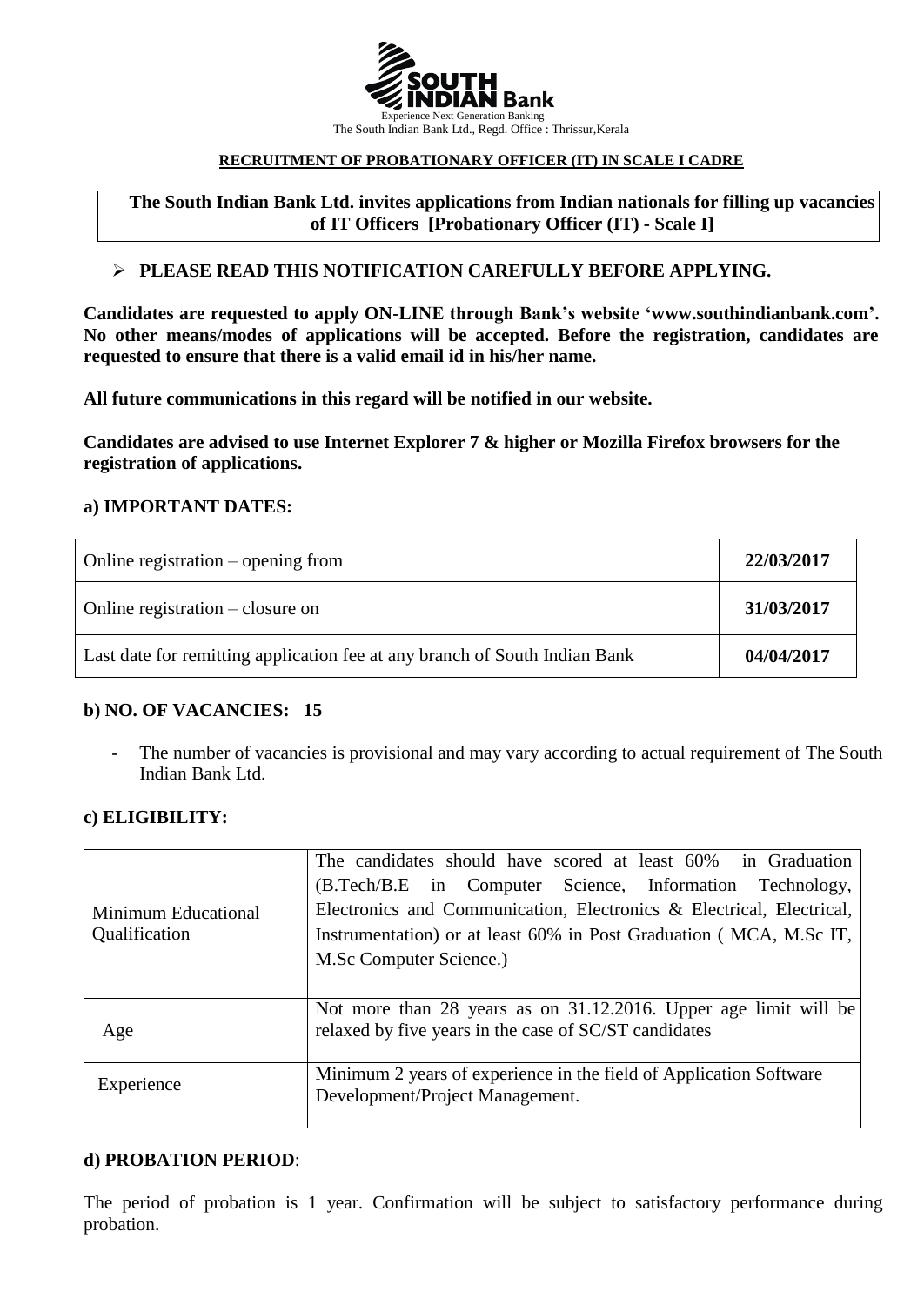## **e) SALARY:**

IBA approved pay scale of Rs.23700– 980/7 – 30560- 1145/2 – 32850- 1310/7 - 42020 plus DA, HRA & other allowances. Eligible for performance linked incentive applicable to Scale I officers as per the scheme in vogue. Higher fitment of Basic Pay in Scale I may be considered, based on qualification, exposure & experience of the candidate.

# **f) MODE OF SELECTION:**

- 1. Initial short listing of applications will be done by the Bank and the call letter for Aptitude Test / Group Discussion and Personal Interview for the shortlisted candidates can be downloaded/ printed from our website.
- 2. Aptitude Test/ Group Discussion & Personal Interview (Bank reserves the right to make required modifications in the selection process considering the number of applications for the post).

## **g) DESIRABLE SKILLS**

- Experience in developing native Android, iOS, Windows apps and OS experience in Linux, Windows, UNIX/Solaris environment.
- Experience in working with XML (like Spring, Hibernate and Struts & EJBs), JSON, Oracle/MSSQL server, SQL, PL/SQL, TSQL, Unix Shell scripts, Java, JavaScript, JSP, html5, JQUERY, CSS, Python, Windows.Net, JBOSS application server, DW appliances like Teradata, Netezza, Hadoop, Infomatica and BI reporting tools like Cognos, Business objects, Tableau, Qlik and Web Services (SOAP) and RESTful APIs.
- Experience in Backend framework development for Mobile Apps, Background of working with payment app.
- Experience in working with IBM Mobile First Platform (Worklight) or any other similar mobile app development platforms.
- Knowledge in AJAX Technology, statistical Tools (SAS, R and SPSS), IBM WAS application server, development tools like Eclipse/Netbeans, application servers like tomcat, weblogic etc.
- Experience in Data warehousing, data mining and cleansing, trend analysis and pattern study, prediction and interpretation based on data.
- Experience in e-payment channels like ATM, Mobile, wallet, POS, Net Banking, Payment gateway.
- Good Knowledge in payment domain, IST switch or any similar open system switch.
- Experience in any application which handles switching of ATM/POS transactions, Payment Test Tool and End to End Certification Testing with NPCI, VISA, Mastercard etc.
- Essential knowledge to prevent common vulnerabilities, such as Cross-Site Scripting (XSS), SQL injection, etc in the web application.
- Development experience in any DMS (Document Management System).
- Experience in creating technical designs and specs for App Development.
- Good DW concepts, design, analytical skills and flash knowledge.
- Experience in projects involving Artificial Intelligence, Internet of Things, Blockchain/Virtual Currency, Social Media Plafforms, Analytics.
- Ability to perform unit testing, regression testing etc.
- Analytical mind, reasoning power, overview on banking and ability to express findings clearly and shortly.
- Responsible for projects implementations, Production Support, Branch/ Department Support etc.
- Responsible for functional, technical and all other types of testing with respect to the application requirements.
- Perform configuration/installation requirements.
- Perform technical requirements on Card Preparation/specific card related requirements.
- Work experience in technology projects in banking/finance/fintechs.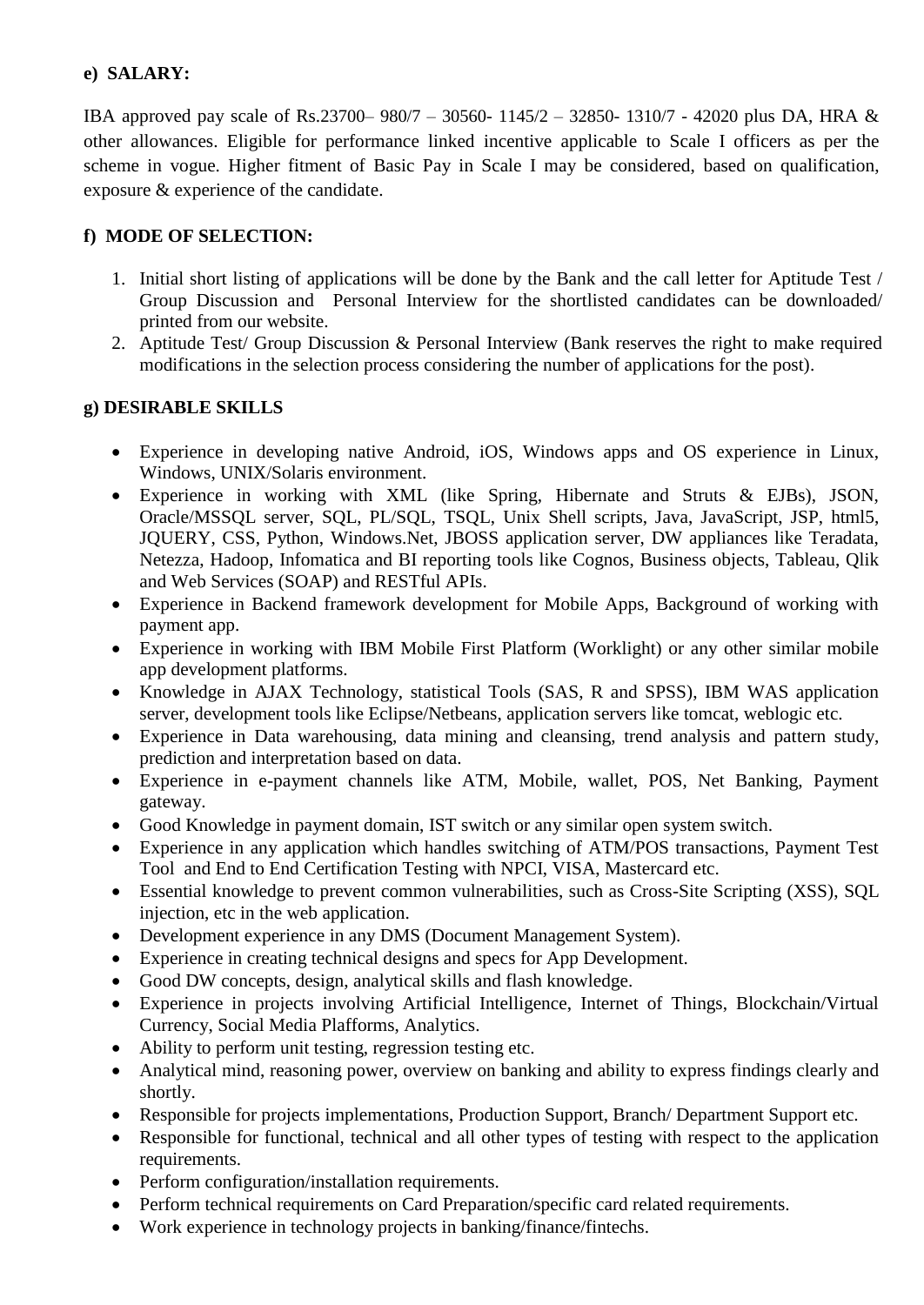## **h) APPLICATION FEE:**

| <b>General Category</b> | <b>Rs. 700/-</b> |
|-------------------------|------------------|
| <b>SC/ST</b> category   | <b>Rs. 150/-</b> |

Candidates meeting the stipulated norms only need to apply for the post. Application fee once remitted will not be refunded in any case.

Candidates can remit the application fee at any of the branches of South Indian Bank using the challan form generated after the completion of online registration by the candidate. The candidate's copy of the payment challan authenticated by the Bank Officials will have to be preserved and is to be produced for verification, as and when called for.

Fee payment can be made only after 24 hours from applying online.

## **i) HOW TO APPLY**

- 1) Ensure that the applicant fulfills all the eligibility criteria.
- 2) Candidates can apply online through Bank's website **www.southindianbank.com** from **22.03.2017 to 31.03.2017.**
	- **The applicants are requested to ensure that the information filled in the Online-Application Form is correct before submitting the application form.**
	- **There will not be any provision to modify the submitted online application. Candidates are requested to take utmost care while filling up the online application.**
	- **Candidates making multiple registrations will be disqualified.**
	- **Candidates will have to enter their basic details and upload the photograph and signature as per the specifications given below. Copies of the photograph may be retained for use at the time of written test and interview.**

## **Guidelines for Uploading Photograph & Signature**

### **Photograph :**

- **-** A recent passport size colour photograph should be used.
- **-** Make sure that the picture is taken in a light-coloured, preferably white, background.
- **-** Casual photographs wearing caps/hats/dark glasses will not be accepted.
- **-** Resolution: 140 pixels (height) x 110 pixels (width).
- **-** Ensure that the size of the scanned image is not more than 50kb.

### **Signature :**

- **-** The applicant should sign on a white paper with black ink pen and then the same should be scanned.
- **-** The signature will be used on the Call Letter and wherever necessary.
- **-** At the time of the examination, if the applicant's signature on the answer script does not match the signature on the Call Letter, he/she will be disqualified.
- **-** Resolution: 110 pixels (height) x 140 pixels (width)
- **-** Ensure that the size of the scanned image is not more than 50kb.
	- 3) Please note, there will be a system generated User Id (Application Ref. Id) and candidates must enter their password to login and print the application form. **PLEASE NOTE DOWN THE USER ID (APPLICATION REF. ID) AND PASSWORD CAREFULLY FOR TAKING PRINT OUT OF THE CALL LETTER FOR WRITTEN TEST/ GD & PI LATER ON.** An email containing details of the registration will be sent to the e-mail Id given by the candidate.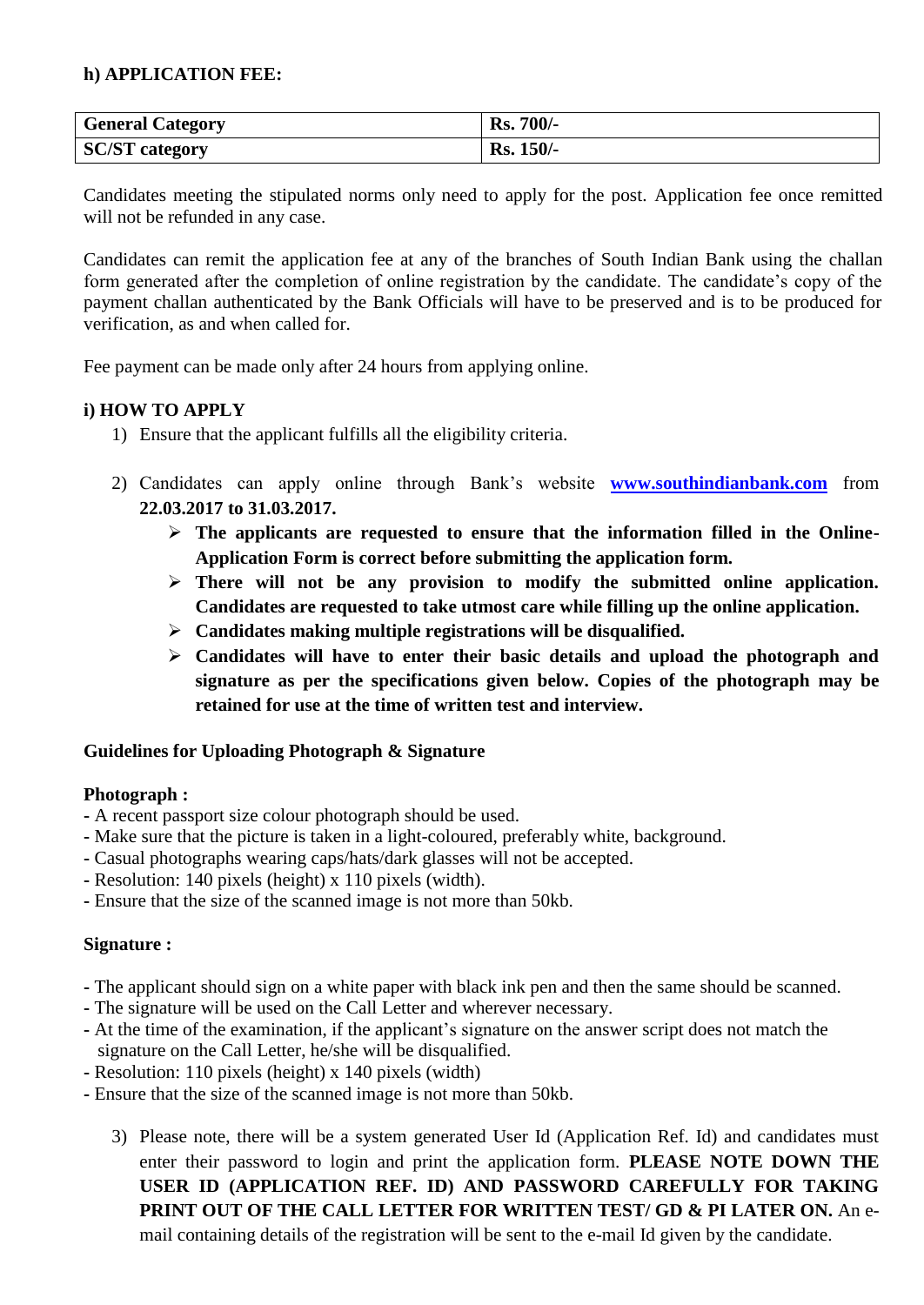- 4) Use the challan form and remit the application fees in any of the branches of The South Indian Bank Ltd. Please keep the candidate copy of the challan form for future reference. Please note that Call Letter for the Written Test/GD & PI will be generated for only those candidates who remit the application fees. The candidate's copy of the payment challan authenticated by the Bank Officials will have to be preserved and is to be produced for verification, as and when called for.
- 5) Keep a copy of the application print –out for future reference.
- 6) Call Letters for the written examination/ GD & PI can be down-loaded / printed from our Website [www.southindianbank.com](http://www.southindianbank.com/) soon after the last date for remitting application fee and will not be sent seperately.

# 7) **Please note that physical copy of the Application need not be sent to us.**

# **j) GENERAL CONDITIONS:**

- 1. Before filling in the online application form, the candidate must ensure that he/she fulfills all the eligibility criteria with respect to age, educational qualifications, experience etc. in respect of the post for which he/she is making the application.
- 2. Upper age limit will be relaxed by five years, only in the case of SC/ST candidates. Candidates belonging to SC/ST should submit attested copy of certificate from a competent authority to prove their status in this regard as and when called for.
- 3. Candidates are advised to retain two copies of the same photograph which is used in the application, for use at the time of interview.
- 4. Candidates will have to appear for Written Test/ Group Discussion & Interview at their own cost.
- 5. Mere eligibility will not vest any right on the candidate for being called for written test/ group discussion & interview. In matters regarding eligibility and selection, Bank's decision will be final and **no correspondence will be entertained.**
- 6. Canvassing in any form will be a disqualification.
- 7. Candidates willing to serve anywhere in India only need to apply.
- 8. Selected candidates have to execute an agreement to the effect that they will serve the Bank for a minimum period of three (3) years (active service) from the date of their joining the Bank. In case they leave the service of the Bank for any reasons whatsoever before the expiry of the said period, a sum of Rs.1,50,000/- (Rupees One Lakh Fifty Thousand only) will be levied towards compensation.

Application not fulfilling any of the above will be rejected. If the information furnished by the candidate is found to be false at later date, the selection / appointment shall be liable for termination.

## **NOTE:**

**THE ACCESS TO THE BANK'S WEBSITE COULD BE DELAYED TOWARDS THE CLOSING DATE FOR SUBMITTING THE ONLINE REGISTRATION DUE TO HEAVY INTERNET TRAFFIC. HENCE THE CANDIDATES ARE ADVISED TO AVOID LAST MINUTE RUSH AND MAKE USE OF THE TIME SPAN AVAILABLE FOR SUBMITTING THE APPLICATONS ONLINE. THE BANK DOES NOT ASSUME ANY RESPONSIBILITY FOR THE CANDIDATE**